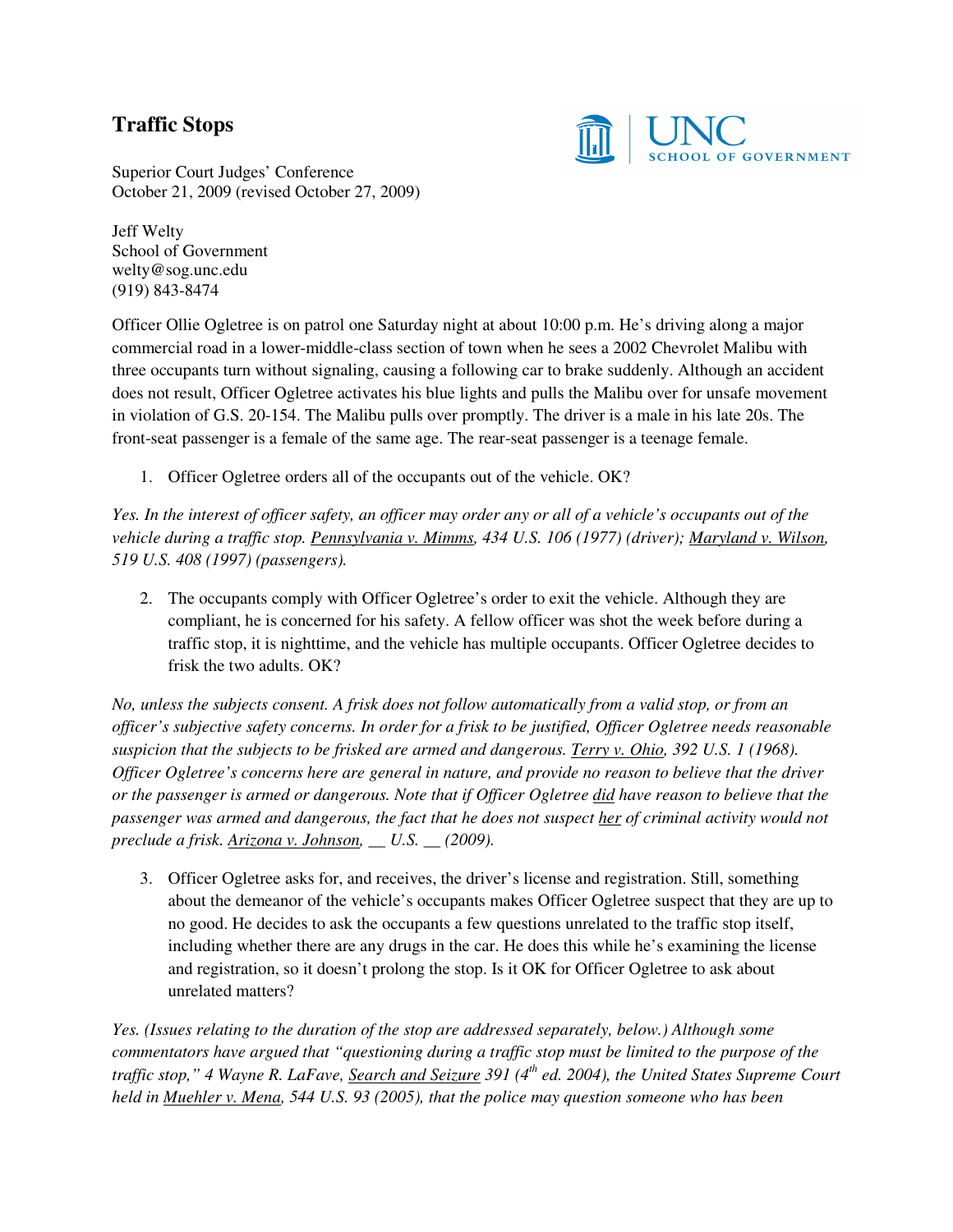*detained about matters unrelated to the justification for the detention, even without any individualized suspicion about the subject of the questions. Although Muehler did not involve a traffic stop, its reasoning appears to apply in the traffic stop setting. The United States Supreme Court has recognized this in dicta, see Johnson, supra, and several federal circuit courts have so held, see, e.g., United States v. Olivera-Mendez, 484 F.3d 505 (8th Cir. 2007); United States v. Stewart, 473 F.3d 1265 (10th Cir. 2007).* 

4. Even after he finishes looking at the license and registration, Officer Ogletree continues questioning the vehicle's occupants, for about five minutes. Does the duration of the questioning pose a problem?

*Not clear. The questioning at issue in Muehler did not prolong the suspect's detention at all – she was detained during the execution of a search warrant at her residence, and was questioned during the search. By contrast, unless Officer Ogletree was questioning the vehicle's occupants while doing other tasks relating to the stop – such as examining the driver's license – his questioning probably did prolong the detention of the vehicle's occupants. Post-Muehler federal cases generally suggest that a de minimis delay is not problematic, though a five-minute delay my not be de minimis. Compare United States v. Peralez, 526 F.3d 1115 (8th Cir.2008) (extending traffic stop by ten minutes to ask drug-related questions was unreasonable), with, e.g., United States v. Turvin, 517 F.3d 1097 (9th Cir. 2008) (asking a "few questions" unrelated to the stop that prolonged the stop by a "few moments" was not unreasonable). Post-Muehler state cases are, if anything, more restrictive. See, e.g., State v. Jackson, \_\_ N.C. App. \_\_, 681 S.E.2d 492 (2009) (finding that an officer unreasonably extended a traffic stop when she asked just a handful of drug-related questions). Jackson is somewhat at odds with the Court of Appeals' rulings concerning the use of drug-sniffing dogs, discussed below, leaving the law in this area unsettled.* 

5. The occupants deny having any drugs and don't say anything especially suspicious. Officer Ogletree returns to his vehicle to write a citation for the driver. This takes him an additional five minutes. Any problem with the total duration of the stop, which is about ten minutes so far?

*No. Although there is no bright-line rule regarding the length of traffic stops, courts routinely allow stops longer than ten minutes. See, e.g., United States v. Rivera, 570 F.3d 1009 (8th Cir. 2009) (seventeen minutes); United States v. Eckhart, 569 F.3d 1263 (10th Cir. 2009) (twenty-seven minutes); United States v. Muriel, 418 F.3d 720 (7th Cir. 2005) (thirteen minutes). As a rule of thumb, "routine" stops that exceed twenty minutes may deserve closer scrutiny. See generally Robert L. Farb, Arrest, Search, and Investigation in North Carolina 29 (3<sup>rd</sup> ed. 2003).* 

6. Officer Ogletree can't shake the idea that something is amiss. So, as he is finishing up the citation, Officer Ogletree asks the dispatcher to send a K-9 unit to the scene. Officer Ogletree ends up sitting in his cruiser for about two minutes after finishing the citation before the K-9 unit arrives. It takes an additional minute for the dog to sniff around the exterior of the vehicle. OK?

*Yes. Having the dog sniff the car is not a search and so requires no quantum of suspicion. Illinois v. Caballes, 43 U.S. 405 (2005). Although it would be unreasonable for Officer Ogletree to prolong the stop for a substantial period of time in order to allow the dog to arrive and sniff, the three-minute delay here is de minimis under State v. Brimmer, 187 N.C. App. 451 (2007). The Brimmer court did not say how long a delay must be before it is no longer de minimis, but it described a 15-to-20 minute delay as "lengthy."*